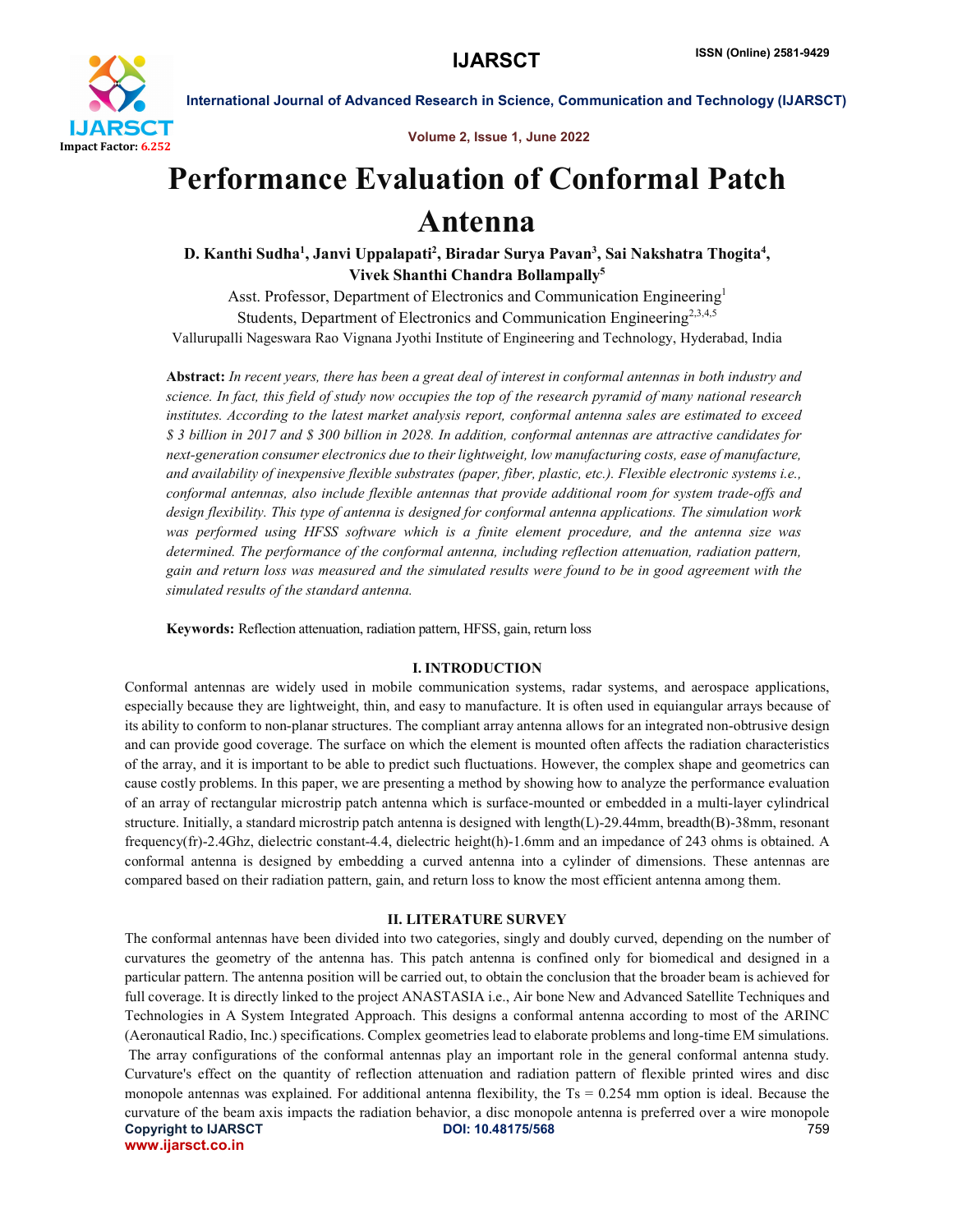

International Journal of Advanced Research in Science, Communication and Technology (IJARSCT)

### Volume 2, Issue 1, June 2022

antenna. A conformal antenna provides a wide coverage angle, and compact size and can be conformed to any shape. It is used for creating a conformal antenna with zero phase shift and zero-time delay which modifies it from basic array antennas. It helps in preventing aerodynamic drag and hydrodynamic drag. Using the HFSS simulator, this project comprises the blueprint for planar antennas that will be carved into the exterior metallic layers of ships and aircraft.

The design and analysis of the performance of a split-ring resonator-filled conformal antenna on a cylindrical exterior have been carried out. A split-ring resonator enhances the gain characteristics. It helps to learn the process of designing a GPS antenna of low contour and better performance. The demerit of this process is better performance is not possible with antennas of larger dimensions. The antenna is designed using several microstrip pieces in X range frequency which can be combined along with the structure of the host and is discrete to the man's eye. For printed wire and disc antennas, this describes the effects of curvature on both return loss and radiation pattern.

It provides a wide coverage angle and random is not required so it eliminates minor losses. The material can elevate the gain and the bandwidth with better radiation properties of the antenna. It can be created for carrying out multiple applications on an appliance.

A conformal microstrip patch antenna consequent E and U-shaped aperture are created to function at triple-band frequencies of 2.057 GHz, 3.6102 GHz, and 6.2624 GHz. This conformal structure with shortened corners is used for circular polarization. This antenna is simulated by using the HFSS microwave studio finite element package. All the simulated parameters like return loss, directivity, gain, and radiation pattern. There exist critical variations between the blueprint considerations for instances of narrowband vs. ultrawideband and the unique impulse array conditions. Strong discontinuities or gradients of impedance produce substantial reflections of incident signals. The curvature has a positive effect on a microstrip antenna's fringing field, and as a result, it affects the effective dielectric constant and other antenna characteristics. These parameters were developed utilising two different substrates, K-6098 Teflon or Glass and Epsilam-10 Ceramic-Filled Teflon products, in TM01 mode. Simple insertion and the ability to incorporate the model within complex aerodynamic exteriors, good angular analysis, and stable gain, which is dependent on the shape are only a few of the advantages of conformal antennas over planar microstrip structures.

Breast Hyperthermia is autoimmune cancer therapy, wherein the breast is slightly heated by an electromagnetic (EM) light to kill the cancer cells. A textile antenna is proposed, consisting of a radiating splotch and a ground plane composed of copper-covered and woven polyester cloth. Polyester is employed as a dielectric material as well as a stuffing layer.The spongy nature of the fabric enables a thin antenna which results in minimal dielectric deprivation. A wearable conformal patch antenna that would conform to the body contour is designed which works differently than the rigid nature of PCB materials.

### III. ANALYSIS AND SIMULATION

The proposed designed antenna is simulated using 'Ansys 2021 R2'. To find the parametric change from a planar microstrip antenna to a conformal antenna, a cylindrical surface is considered and used as the reference surface. Firstly, a planar surface microstrip patch antenna with a line feeding mechanism is simulated. the microstrip patch designed in the plane surface is then wrapped onto the cylindrical surface with the help of a thickened ground plane. Finally, we simulate the required parameters by adjusting the design accordingly to compare and conclude the aim of the simulation.

### Objective 1:

### IV. RESULTS AND DISCUSSION

Collecting two different patch antennas and simulating them

To compare and analyse, the required tools for this project are the planar standard microstrip antenna and curvature conformal patch antenna. Collecting both the antennas and differentiating them in terms of the radiation pattern, gain, and return loss.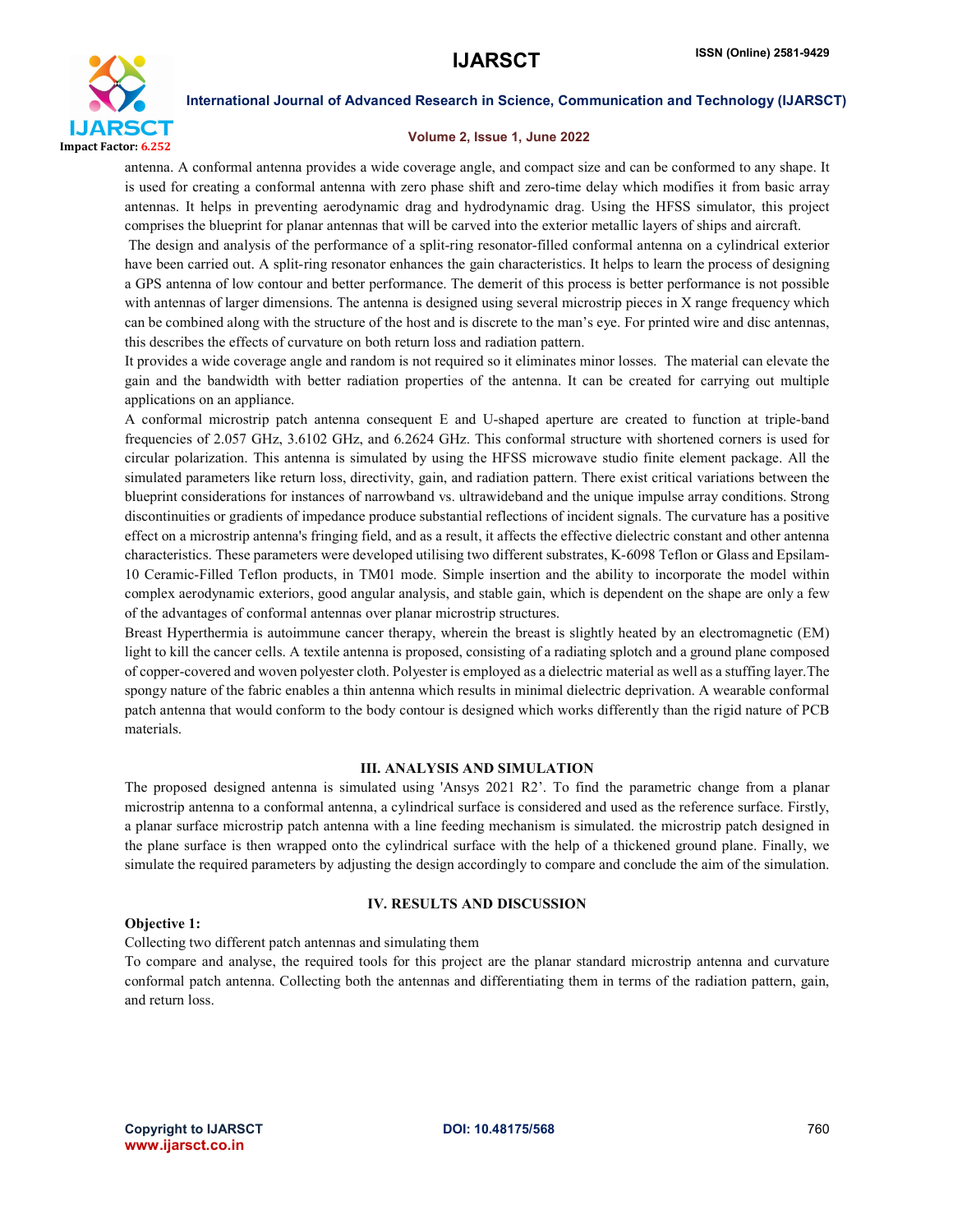Volume 2, Issue 1, June 2022



International Journal of Advanced Research in Science, Communication and Technology (IJARSCT)



Fig.2. Conformal Patch Antenna in HFSS

### Objective 2:

Differentiating the radiation patterns between the planar and curvature antennas

Different antennas have different radiation patterns with respect to the shape, size, and angle of radiation. Similarly, for both planar and curvature antennas, the radiation pattern is different and on basis of the efficiency and maximum radiation pattern, the antenna is valued.



Fig.4. The radiation pattern for the conformal antenna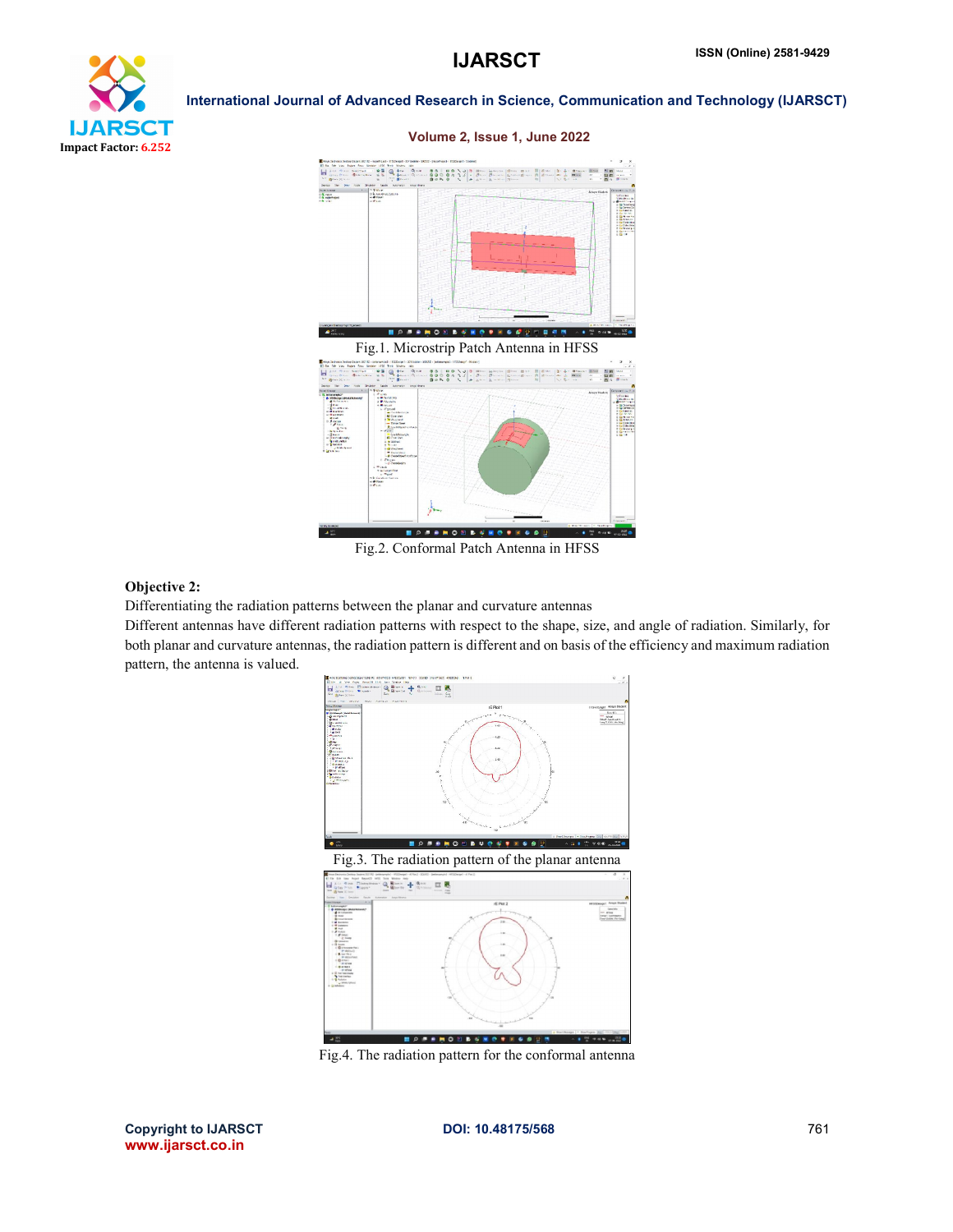Volume 2, Issue 1, June 2022



International Journal of Advanced Research in Science, Communication and Technology (IJARSCT)

## $129.7$ **89899999998888** Fig.5. Electric Field of the planar antenna t Van Runt Room)<br>- Dina <mark>(Cinange</mark>)<br>ap (Finn **Cinange**)  $\begin{picture}(150,10) \put(0,0){\line(1,0){100}} \put(10,0){\line(1,0){100}} \put(10,0){\line(1,0){100}} \put(10,0){\line(1,0){100}} \put(10,0){\line(1,0){100}} \put(10,0){\line(1,0){100}} \put(10,0){\line(1,0){100}} \put(10,0){\line(1,0){100}} \put(10,0){\line(1,0){100}} \put(10,0){\line(1,0){100}} \put(10,0){\line(1,0){100}}$ ü.  $9.86$

Fig.6. Electric Field of conformal antenna

### Objective 3:

Calculating the gain of both the antennas

Simulating and calculating the gain of both antennas. This is done in order to determine how well the antennas convert input power into radio waves traveling in a specific direction.



Fig.8. 3-D Polar plot of the planar antenna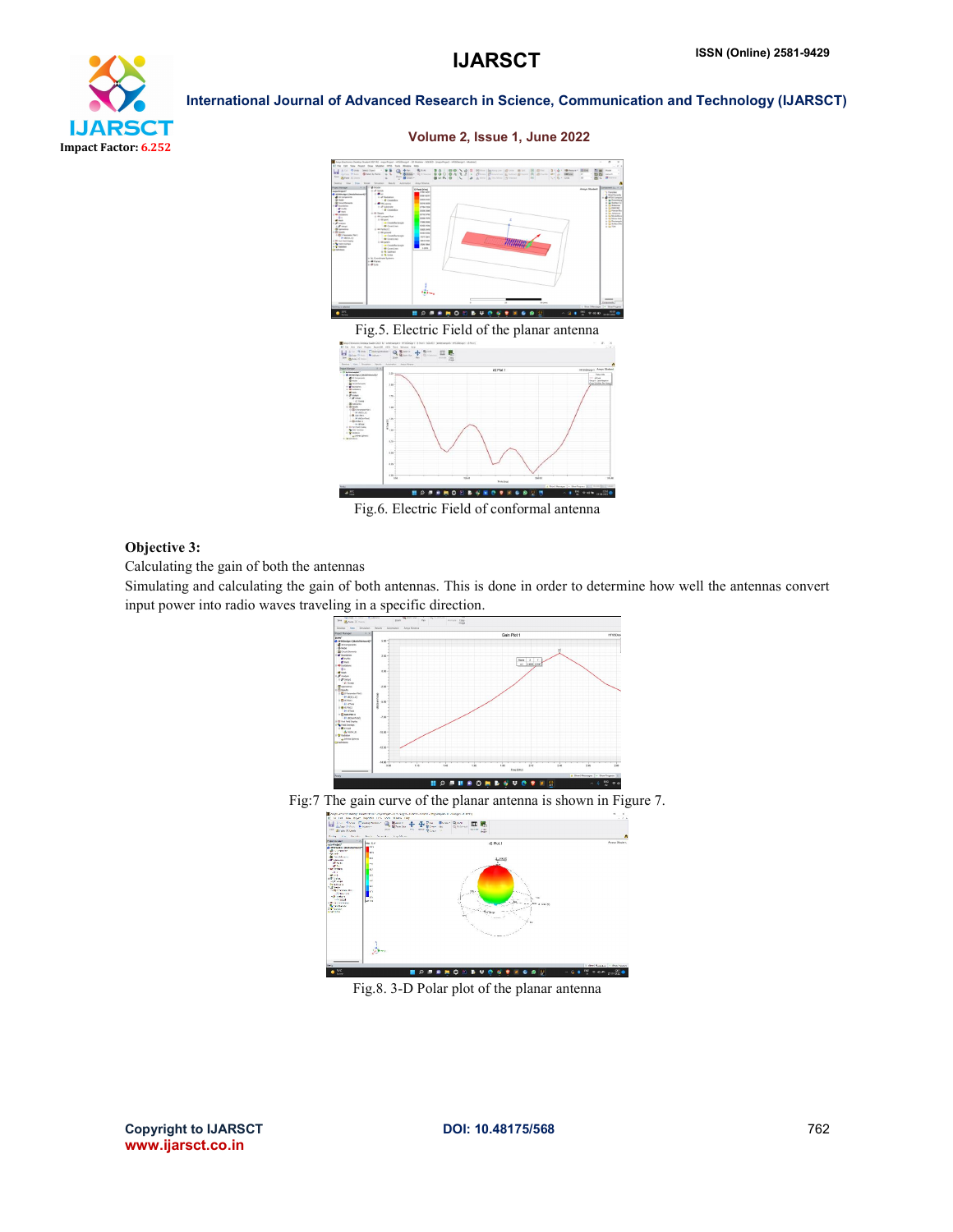# oan Impact Factor: 6.252

### International Journal of Advanced Research in Science, Communication and Technology (IJARSCT)

### Volume 2, Issue 1, June 2022



Fig.9. The 3-D Gain plot of conformal antenna

### Objective 4:

Finding out the return loss compared to each antenna and calculating efficiency

To calculate the efficiency and to check the return of incident radiation waves and the number of waves that are rejected by the antenna depicts the return loss. So, the higher the return loss, the higher the efficiency, and return loss is calculated.



Fig.10. The return loss of the conformal antenna

### V. CONCLUSION

We intend to design and analyze the conformal patch antenna and compare it with the standard microstrip patch antenna. The comparison is done on the basis of three factors, they are, radiation pattern, gain and return loss of an antenna. An antenna with an omnidirectional radiation pattern has been achieved. Conformal arrays are limited to high frequencies in the UHF or microwave range because the elements must be small. The wavelength is small enough for the small antennas to be used. They have a vital impact on communication and navigation applications on aircraft, ships, and other vehicles.

### **REFERENCES**

[1] Kumar Naik Ketavath (Senior Member, IEEE), Dattatreya Gopi and Sriram Sandhya Rani," In-Vitro Test of Miniaturized CPW-Fed Implantable Conformal Patch Antenna at ISM Band for Biomedical Applications", April 2019 [2] María del Carmen Redondo González, "ANALYSIS OF CONFORMAL ANTENNAS FOR AVIONICS APPLICATIONS"

Copyright to IJARSCT **DOI: 10.48175/568 Properties and COVID-10.48175/568 Properties and COVID-10.48175/568** www.ijarsct.co.in